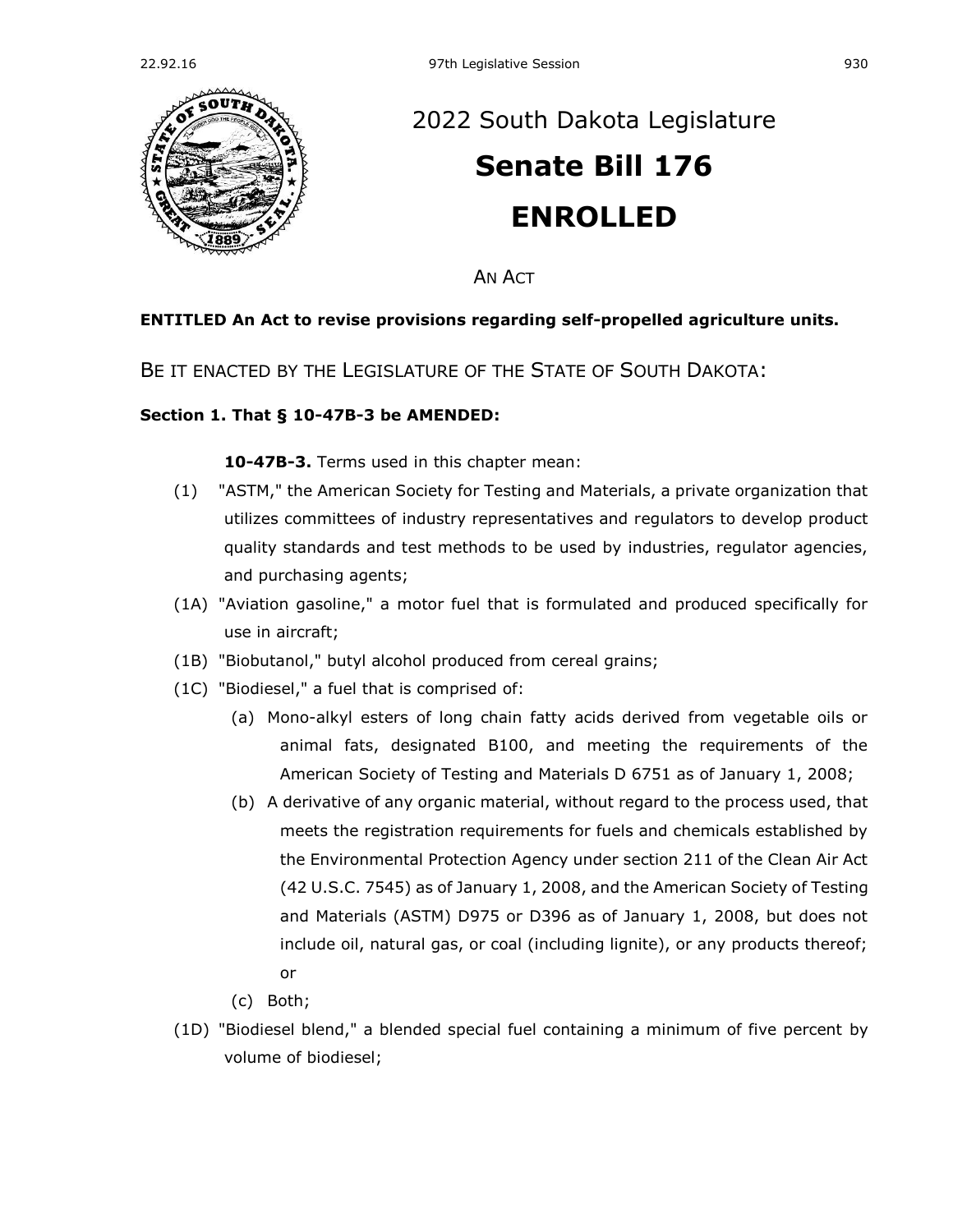- (1E) "Biodiesel producer," a person who engages in the business of producing biodiesel for sale, use, or distribution;
- (2) "Blender," a person engaged in the activity of making blends. A person need not be a blender to mix two or more substances that have previously been subject to the fuel excise tax imposed by this chapter. A person need not be a blender to mix two or more substances that have not been subject to the fuel excise tax imposed by this chapter if the mixed product does not result in producing a motor fuel or special fuel;
- (3) "Blends," one or more petroleum products, mixed with or without another product, regardless of the original character of the product blended, if the product obtained by the blending is capable of use in the generation of power for the propulsion of a motor vehicle, an airplane, or a motorboat. The term does not include those blends that occur in the process of refining by the original refiner of crude petroleum or by the blending of products known as lubricating oil and greases. The term does not apply to fuel additives which have been subject to sales or use tax imposed by chapters [10-45](https://sdlegislature.gov/Statutes/Codified_Laws/DisplayStatute.aspx?Type=Statute&Statute=10-45) and [10-46,](https://sdlegislature.gov/Statutes/Codified_Laws/DisplayStatute.aspx?Type=Statute&Statute=10-46) or to dye;
- (3A) "Book transfer," a transaction in which a product is transferred from one supplier or out-of-state supplier or position holder to another, if:
	- (a) The transaction includes a transfer from the person who holds the inventory position for motor fuel or special fuel in the terminal as indicated in the records of the terminal operator; and
	- (b) The transfer is completed within the terminal at the time of the removal from the terminal for delivery to a customer of the transferee. The bill of lading issued by the terminal operator must indicate the transferee as the supplier or shipper;
- (4) "Bulk container" or "bulk cargo area," any tank, vessel, or container used to store or transport fuel. This term does not include a supply tank that is mounted on a motor vehicle and connected to the engine of that motor vehicle;
- (5) "Bulk plant," a motor fuel or special fuel storage facility, other than a terminal, that is primarily used for redistribution of motor fuel or special fuel by a transport truck, tank wagon, or rail car;
- (5A) "Bulk plant operator," a person who has responsibility and physical control over the operation of a bulk plant;
- (6) "Compressed natural gas," natural gas which has been compressed, but not to a liquid state, for use as a motor vehicle fuel and which for purposes of taxation as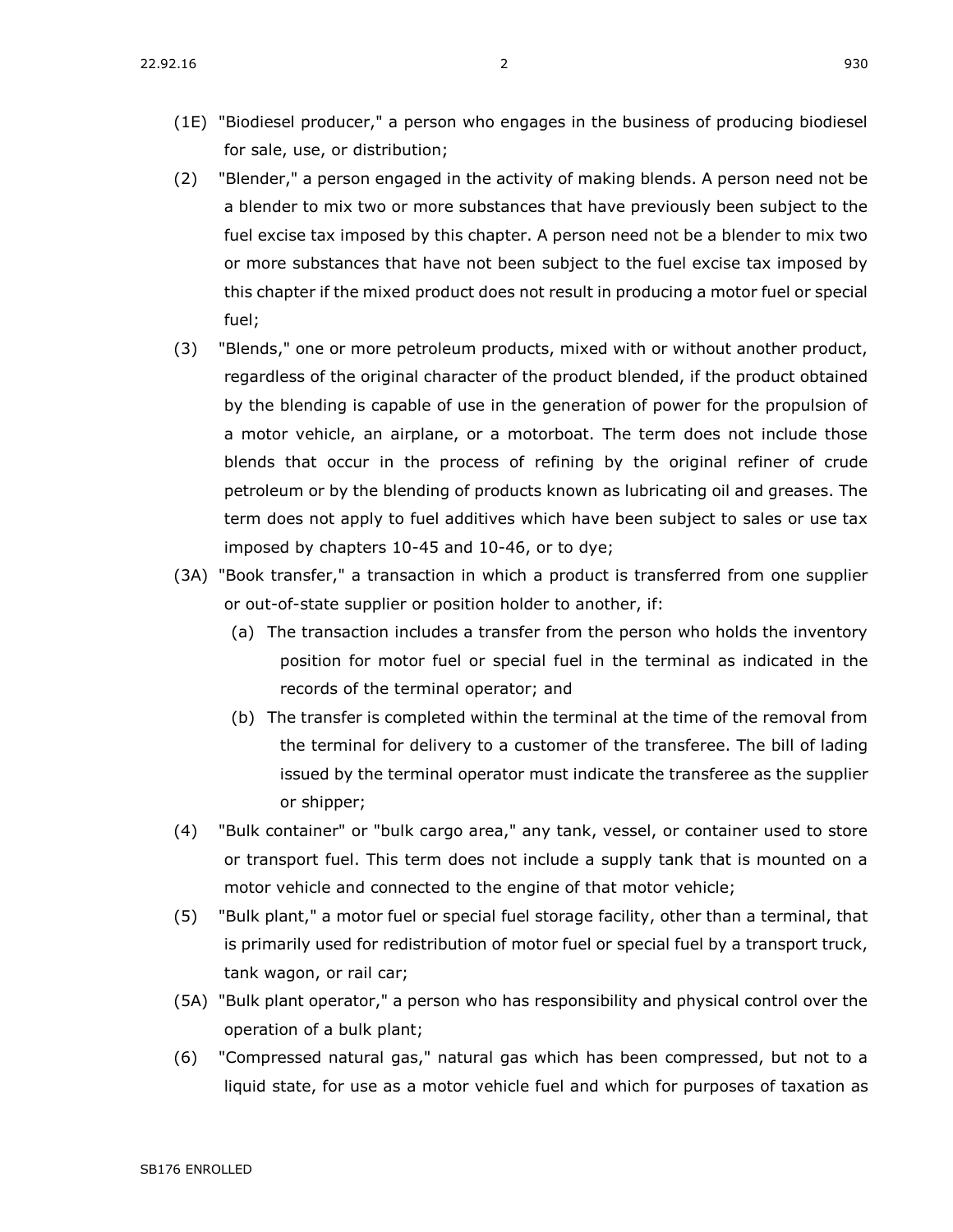a motor vehicle fuel, must be converted to equivalent liquid gallons of gasoline at the rate of 126.67 cubic feet of natural gas as its natural service delivery line pressure to equal one volumetric gross gallon of gasoline;

- (7) "Compressed natural gas vendor," a person engaged in the business of selling compressed natural gas for use in the engine fuel supply tanks of motor vehicles and is regulated by the Public Utilities Commission;
- (7A) "Consignee," the first person to hold title to fuel after it is withdrawn at a terminal rack or bulk plant and delivered into a bulk cargo area of a transport truck or railcar. The name of the consignee must be identified and prominently displayed on the bill of lading;
- (8) "Department," the Department of Revenue;
- (9) "Destination state," the state for which a motor vehicle, railcar, or barge is destined for off-loading of motor fuel or special fuel from its bulk cargo area by the consignee into storage facilities for consumption or resale. If title of the fuel passes from the consignee to another party prior to off-loading, the destination state is the state in which title passes. The destination state must be identified and prominently displayed on the bill of lading. If the destination state is not prominently displayed on the bill of lading, it is presumed that South Dakota is the destination state;
- (10) "Ethanol blend," a blended motor fuel containing ethyl alcohol of at least ninetynine percent purity typically derived from agricultural products that are blended exclusively with a product commonly or commercially known or sold as gasoline;
- (10A) "Ethanol broker," any person who engages in the business of marketing ethyl alcohol produced by ethanol producers located in South Dakota;
- (11) Repealed by SL 2009, ch 55, § 3;
- (12) "Ethanol producer," any person who engages in the business of producing ethyl alcohol for sale, use, or distribution;
- (12A) "Ethyl alcohol," a motor fuel typically derived from agricultural products that has been denatured as prescribed in § [10-47B-166.](https://sdlegislature.gov/Statutes/Codified_Laws/DisplayStatute.aspx?Type=Statute&Statute=10-47B-166) This definition does not apply to § [10-47B-162;](https://sdlegislature.gov/Statutes/Codified_Laws/DisplayStatute.aspx?Type=Statute&Statute=10-47B-162)
- (13) "Export," with respect:
	- (a) To a seller, when the seller's motor fuel or special fuel is delivered out-ofstate by or for the seller; and
	- (b) To a purchaser, when the purchaser's motor fuel or special fuel is delivered out-of-state by or for the purchaser;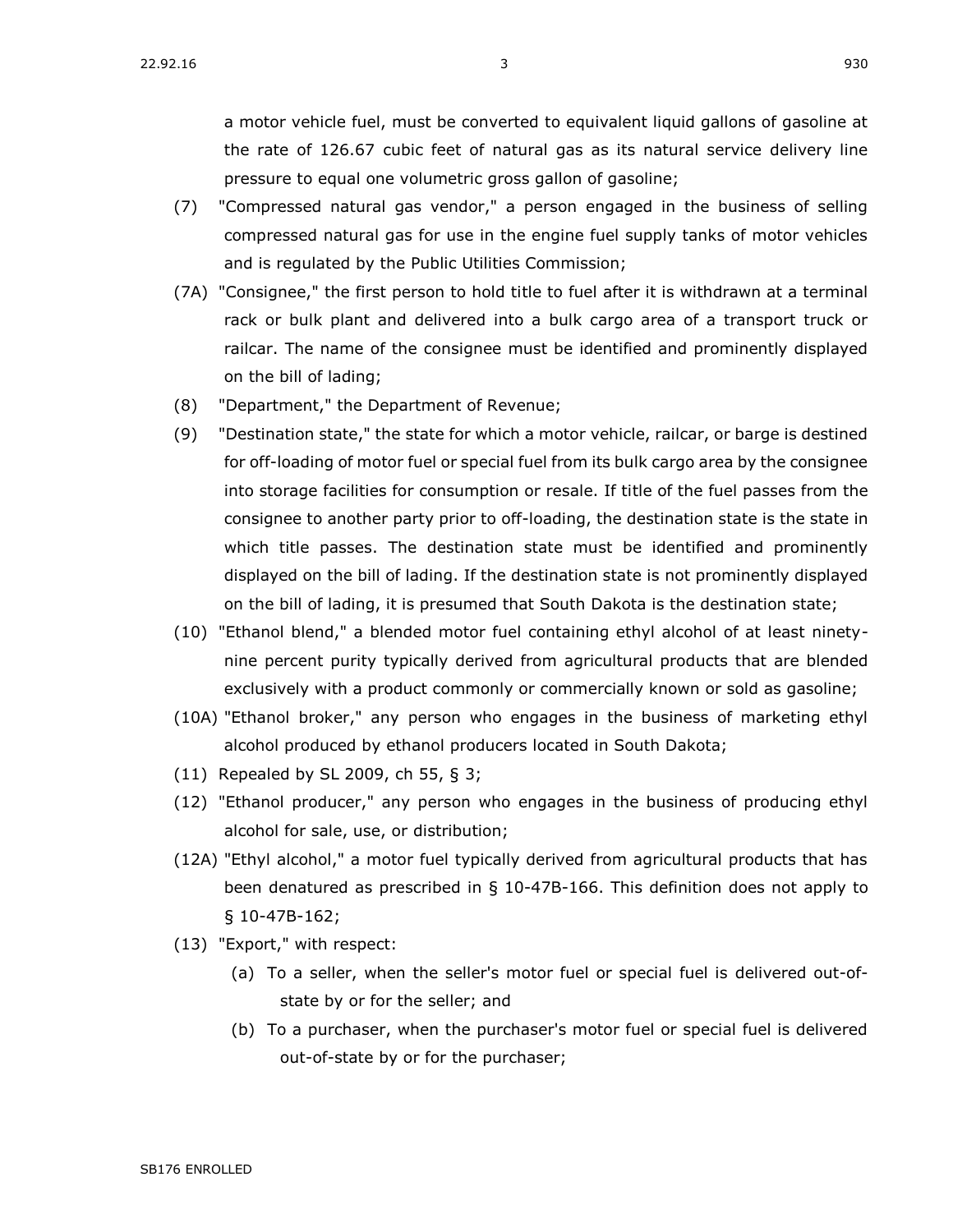- (14) "Exporter," any person, who purchases or owns motor fuel or special fuel in this state and transports or delivers or causes the fuel to be transported or delivered to another state or country by any means other than a pipeline;
- (14A) "Fuel additive," a product purchased or acquired for the purpose of adding it to motor fuel or special fuel which was formulated and produced exclusively to enhance the performance or quality of the fuel. The term does not include kerosene;
- (15) "Gallon," for purposes of fuel taxation, a United States gallon measured on a gross volume basis. Temperature adjusted or net gallons of measurement are not acceptable as units of measurement for taxation purposes unless used for the calculation of liquid petroleum gas, compressed natural gas, or liquid natural gas;
- (16) "Gasoline," a fuel product commonly or commercially known or sold as gasoline or reformulated gasoline, which has not been blended with alcohol, naphtha, or any other fuel products such as casinghead, absorption, drip, or natural gasolines;
- (17) "Heating fuel," a special fuel that is burned in a boiler furnace, or stove for heating or industrial processing purposes;
- (18) "Highway construction work," all work which is performed in any capacity to propel vehicles, machinery, or equipment within the right-of-way in the construction, reconstruction, repair, or maintenance of public highways;
- (18A) "Highway contractor," any person engaged in the activity of highway construction work in this state. The term does not include any person who only owns and operates motor vehicles within the right-of-way hauling gravel or concrete and does not own or operate off-road machinery in the highway construction work;
- (19) "Import," with respect:
	- (a) To a seller, when the seller's motor fuel or special fuel is delivered into South Dakota from out-of-state by or for the seller; and
	- (b) To a purchaser, when the purchaser's motor fuel or special fuel is delivered into South Dakota from out-of-state by or for the purchaser;
- (20) "Importer," any person who purchases or owns motor fuel or special fuel in another state or country and transports or delivers or causes the fuel to be transported or delivered into this state by any means other than pipeline;
- (21) "Jet fuel," a special fuel that is formulated and produced specifically for use in jet aircraft;
- (22) "Liquid," any substance that is liquid in excess of sixty degrees Fahrenheit and a pressure of fourteen and seven-tenths pounds per square inch absolute;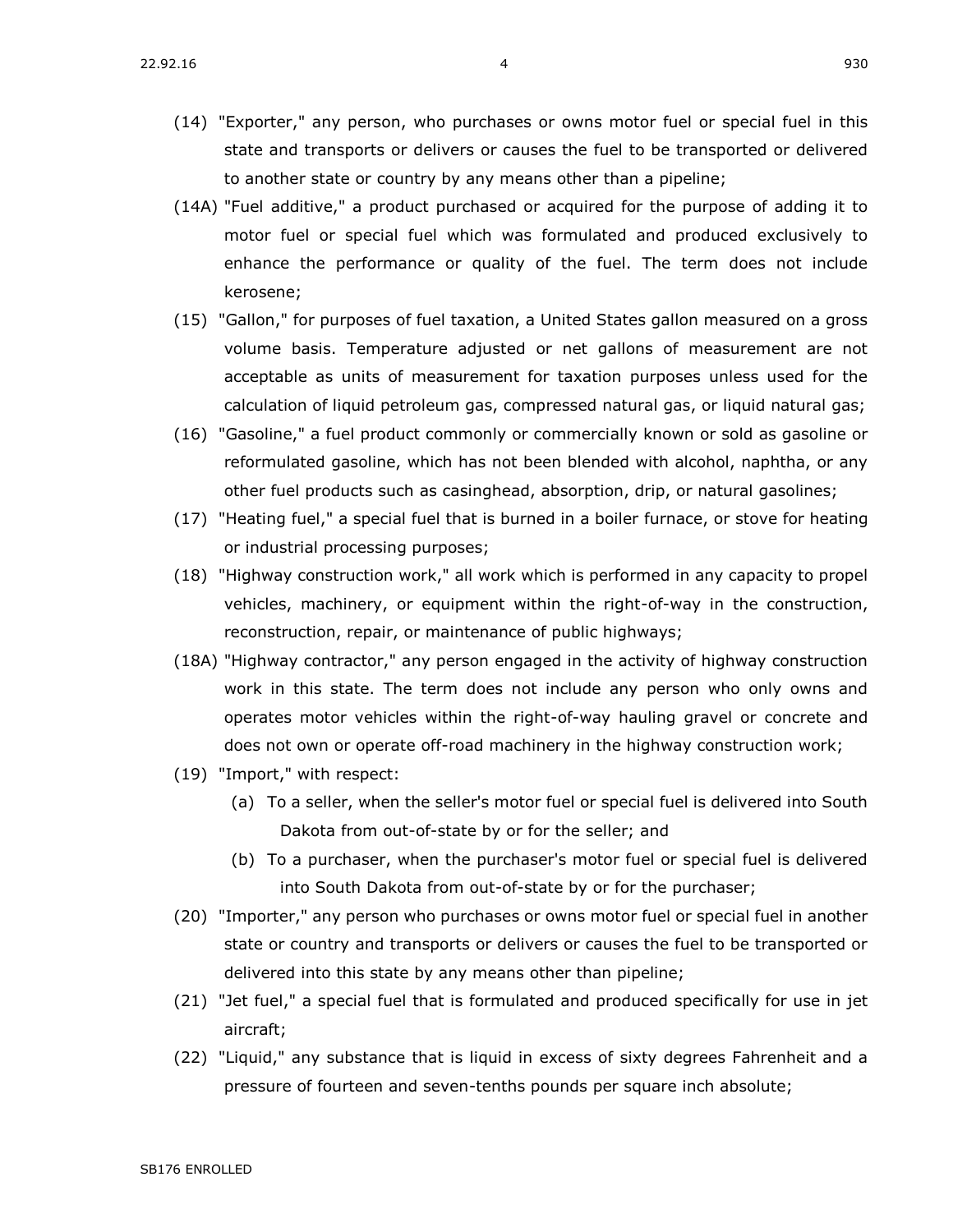- (22B) "Liquid natural gas vendor," any person engaged in the business of selling liquid natural gas for use in the engine fuel supply tanks of motor vehicles;
- (23) "Liquid petroleum gas," liquid petroleum gas (LPG) when used as a motor vehicle fuel shall be converted for purposes of taxation to equivalent liquid gross gallons using the conversion factor of 4.24 pounds per gallon of liquid at sixty degrees Fahrenheit;
- (24) "Liquid petroleum gas user" a person who uses liquid petroleum gas in the engine fuel supply tank of a motor vehicle and wishes to purchase liquid petroleum gas in bulk into a storage tank which has a delivery hose attached thereto on a tax unpaid basis in this state;
- (25) "Liquid petroleum gas vendor," a person engaged in the business of selling liquid petroleum gas, wholesale or retail, for use in the engine fuel supply tank of a motor vehicle in this state or has the capability of selling liquid petroleum gas for use in the engine fuel supply tank of a motor vehicle. The term applies to any vendor who uses LPG in a motor vehicle;
- (26) Repealed by SL 2009, ch 55, § 8.
- (26A) "Marketer," any person who is engaged in business as a wholesale distributor or retail dealer;
- (26B)"Methanol producer," any person who engages in the business of producing methyl alcohol for sale, use, or distribution;
- (26C)"Methyl alcohol," a motor fuel typically derived from wood products;
- (27) "Motor fuel," includes:
	- (a) All products commonly or commercially known or sold as gasoline, ethyl alcohol, methyl alcohol, and all gasoline blends. These products may include in some quantity casinghead, absorption, natural gasoline, benzol, benzene, naphtha, except that flashing above one hundred degrees Fahrenheit, and Tagliabue closed cup test, which is sold and used only as cleaner's or painter's solvent; and
	- (b) Any liquid prepared, advertised, offered for sale, or sold for use as commonly and commercially used as a fuel in internal combustion engines, which when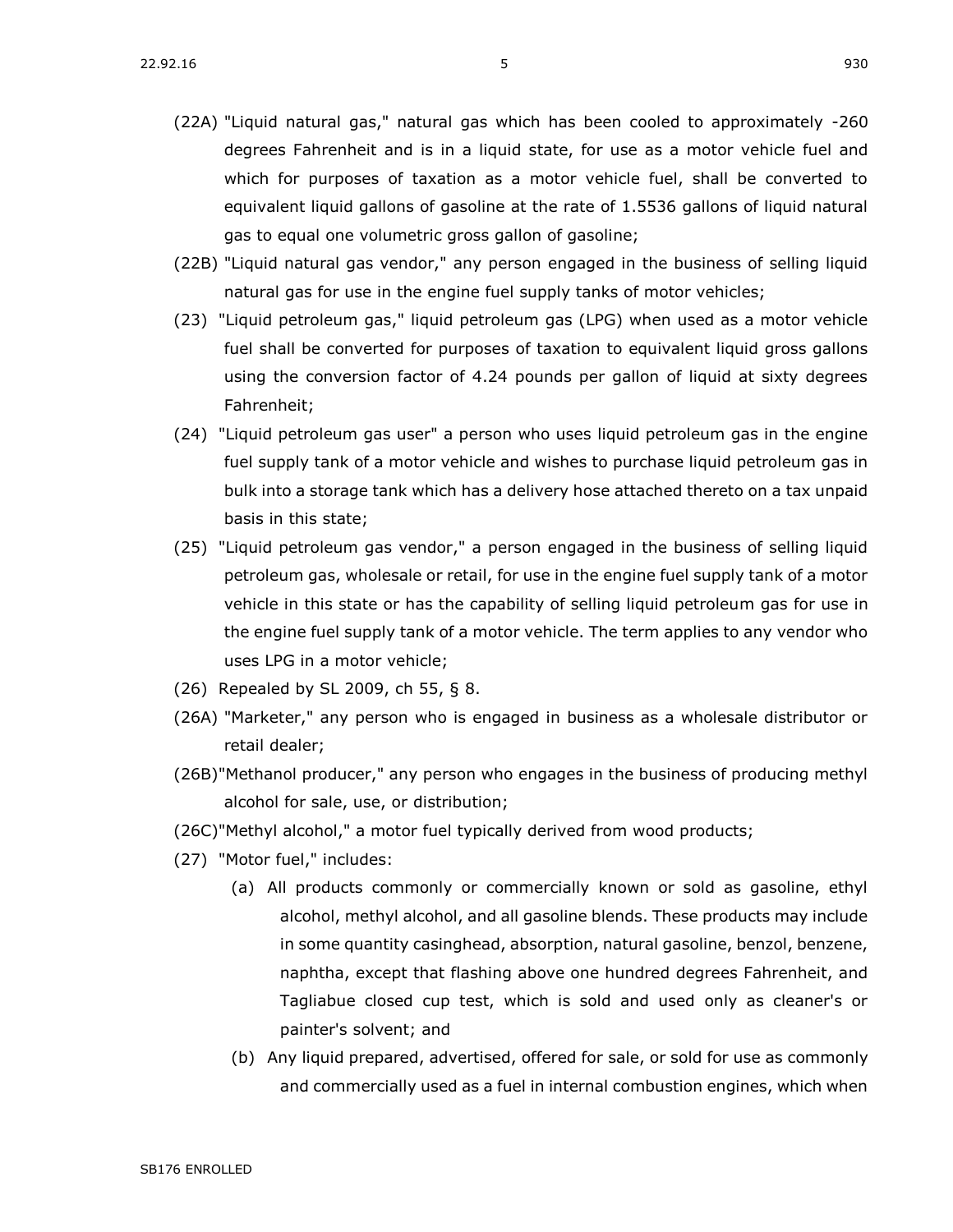subjected to distillation in accordance with the standard method of test for distillation of gasoline, naphtha, kerosene, and similar petroleum products (American Society of Testing Material Designation D-86) shows not less than ten percent distilled (recovered) below three hundred forty-seven degrees Fahrenheit and not less than ninety-five percent distilled (recovered) below four hundred sixty-four degrees Fahrenheit;

- (c) The term does not include liquefied gases which would not exist as liquids at a temperature of sixty degrees Fahrenheit and a pressure of fourteen and seven-tenths pounds per square inch absolute;
- (28) "Motor vehicle," includes all vehicles that are required to be registered and licensed by a jurisdiction and are designed for use upon public roads and highways. Selfpropelled agricultural application units, as defined in section 2 of this Act, that are not designed for use upon the public roads and highways, are not included in this definition;
- (29) "Nonhighway agricultural use," fuel used off the public highways and roads of this state for producing, raising or growing, and harvesting of food or fiber upon agricultural land, including dairy products, livestock, and crops. The services of custom harvesters, pesticide and fertilizer applicators, hay grinders, and cultivators are considered agricultural purposes;
- (30) "Nonhighway commercial use," fuel used off the public highways and roads of this state for business purposes other than a nonhighway agricultural use. Recreational vehicles including snowmobiles, go-carts, golf carts, bumper boats, and similar vehicles are not included in this definition;
- (31) "Out-of-state supplier," any person who does not meet the geographic jurisdictional connections to this state required of a supplier, and is registered under Section 4101 of the Internal Revenue Code;
- (32) "Person," a natural person, a partnership, a limited partnership, a joint venture, a firm, an association, a corporation, a cooperative, a representative appointed by a court, the state, a political subdivision, or any other entity, group, or syndicate;
- (33) "Petroex number," a string of alpha or numeric characters that are used to communicate transactional information between a transporter or consignee and a supplier;
- (33A)"Public highways or roads," any way or place of whatever nature, including waterways and snowmobile trails, which are open to the use of the public as a matter of right for the purpose of vehicular, snowmobile, or watercraft travel, even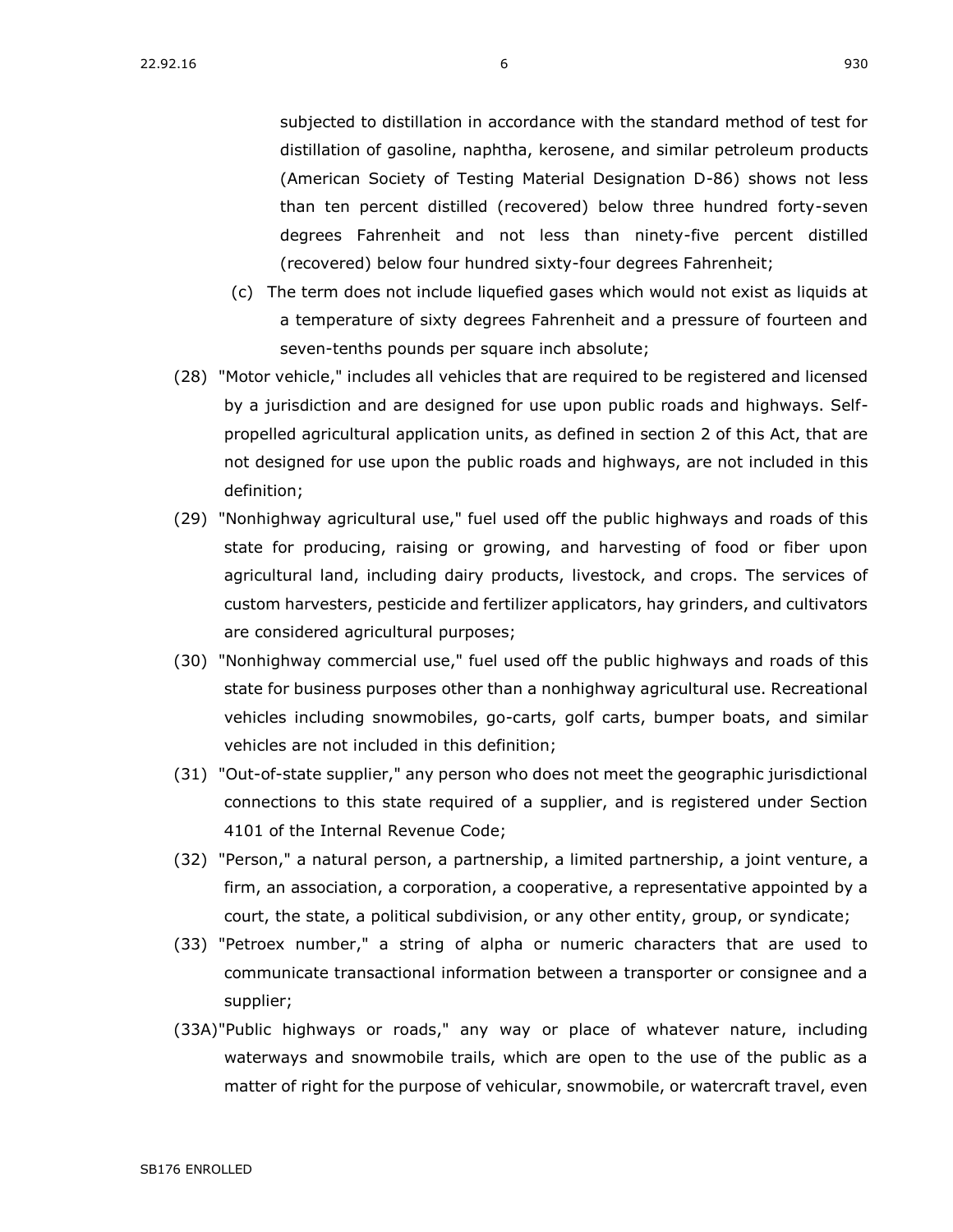if the way or place is temporarily closed for the purpose of construction, reconstruction, maintenance, or repair;

- (33B)"Qualified biobutanol producer," any person who engages in the business of producing biobutanol for sale, use, or distribution and who produced qualified ethyl alcohol on or before December 31, 2006, and is therefore eligible for receiving incentive payments for the production of ethyl alcohol under § [10-47B-162;](https://sdlegislature.gov/Statutes/Codified_Laws/DisplayStatute.aspx?Type=Statute&Statute=10-47B-162)
- (34) "Qualified motor vehicle," a motor vehicle used, designed, or maintained for the transportation of persons or property and:
	- (a) Having two axles and a gross vehicle weight or registered gross vehicle weight exceeding twenty-six thousand pounds;
	- (b) Having three or more axles regardless of weight; or
	- (c) Is used in combination when the weight of such combination exceeds twentysix thousand pounds gross vehicle weight. The term does not include recreational vehicles used for pleasure;
- (34A)"Racing fuel," a motor or special fuel that is specifically produced for use in race cars;
- (35) "Rack," a dock, a platform, or an open bay with metered pipes, hoses or both that is used for delivering motor fuel or special fuel from a refinery or terminal into the cargo area of a motor vehicle, rail car, marine vessel, or aircraft for subsequent transfer or use into the engine fuel supply tank of a locomotive or any self-propelled vehicle. The term includes a pipe, series of pipes, or pipeline used to withdraw motor fuel or special fuel from one pipeline system to another pipeline system or storage facility, if the fuel withdrawn is committed for sale or use in this state;
- (36) "Retail dealer," a person who sells or distributes motor fuel or special fuel to the end user within this state;
- (37) "Sale," the title of fuel passed from the seller to the buyer for consideration;
- (38) "Secretary," the secretary of the Department of Revenue;
- (39) "Special fuel," all combustible gases and liquids that are:
	- (a) Suitable for the generation of power in an internal combustion engine or motor; or
	- (b) Used exclusively for heating, industrial, or farm purposes other than for the operation of a motor vehicle.

The term includes diesel fuel, fuel oil, heating fuel, biodiesel, all special fuel blends, and all kerosene products except K-1. The term does not include motor fuel, liquid petroleum gas, liquid natural gas, compressed natural gas, or natural gas which is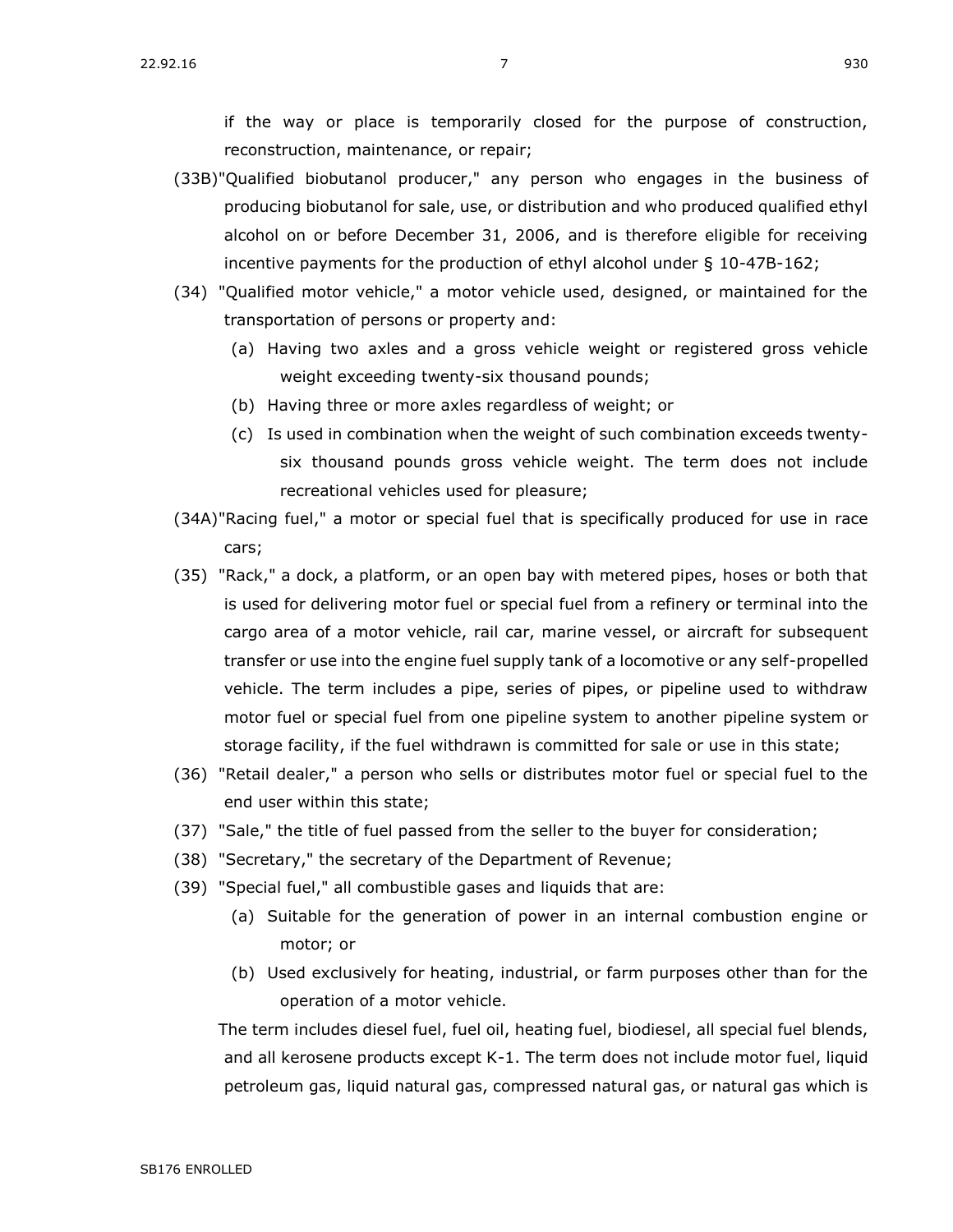not compressed natural gas. The term, special use fuel, is synonymous with the term, special fuel;

- (40) "Supplier or shipper," a person that imports or acquires upon import into this state motor fuel or special fuel by pipeline or marine vessel from another state, territory, or possession of the United States into a terminal within this state, or that imports motor fuel or special fuel into this state from a foreign country or that produces, manufactures, or refines motor fuel or special fuel within this state, or that owns motor fuel or special fuel in the pipeline and terminal distribution system in this state and makes sales or authorizes removal of motor fuel or special fuel from a terminal in this state at the rack or is the receiving exchange partner in a two party exchange or the final transferee in a book transfer, and is subject to the general taxing or police jurisdiction of this state, or is required to be registered under Section 4101 of the Internal Revenue Code for transactions in taxable fuels in the bulk distribution system. The person need not be required to be registered under Section 4101 of the Internal Revenue Code if operating as a railroad company or utility company. A terminal operator may not be considered a supplier merely because the terminal operator handles motor fuel or special fuel consigned to it within a terminal. The name of the supplier or shipper must be identified and prominently displayed on the bill of lading;
- (41) "Tank wagon," a vehicle designed to transport motor fuel or special fuel in bulk, in lots of four thousand two hundred gallons or less;
- (42) "Terminal," a fuel refinery or storage and distribution facility that is supplied by pipeline or marine vessel, from which motor fuel or special fuel may be removed at a rack and that has been registered as a qualified terminal by the Internal Revenue Service for receipt of taxable fuels free of federal fuel taxes;
- (43) "Terminal operator," the person who by ownership or contractual agreement is charged with the responsibility and physical control over the operation of the terminal;
- (44) "Transfer in bulk into or within a terminal" includes the following:
	- (a) A marine barge movement of fuel from a refinery or terminal to a terminal;
	- (b) Pipeline movements of fuel from a refinery or terminal to terminal;
	- (c) Book transfers of product within a terminal between suppliers, out-of-state suppliers, or position holders before completion of the removal of the fuel across the terminal rack;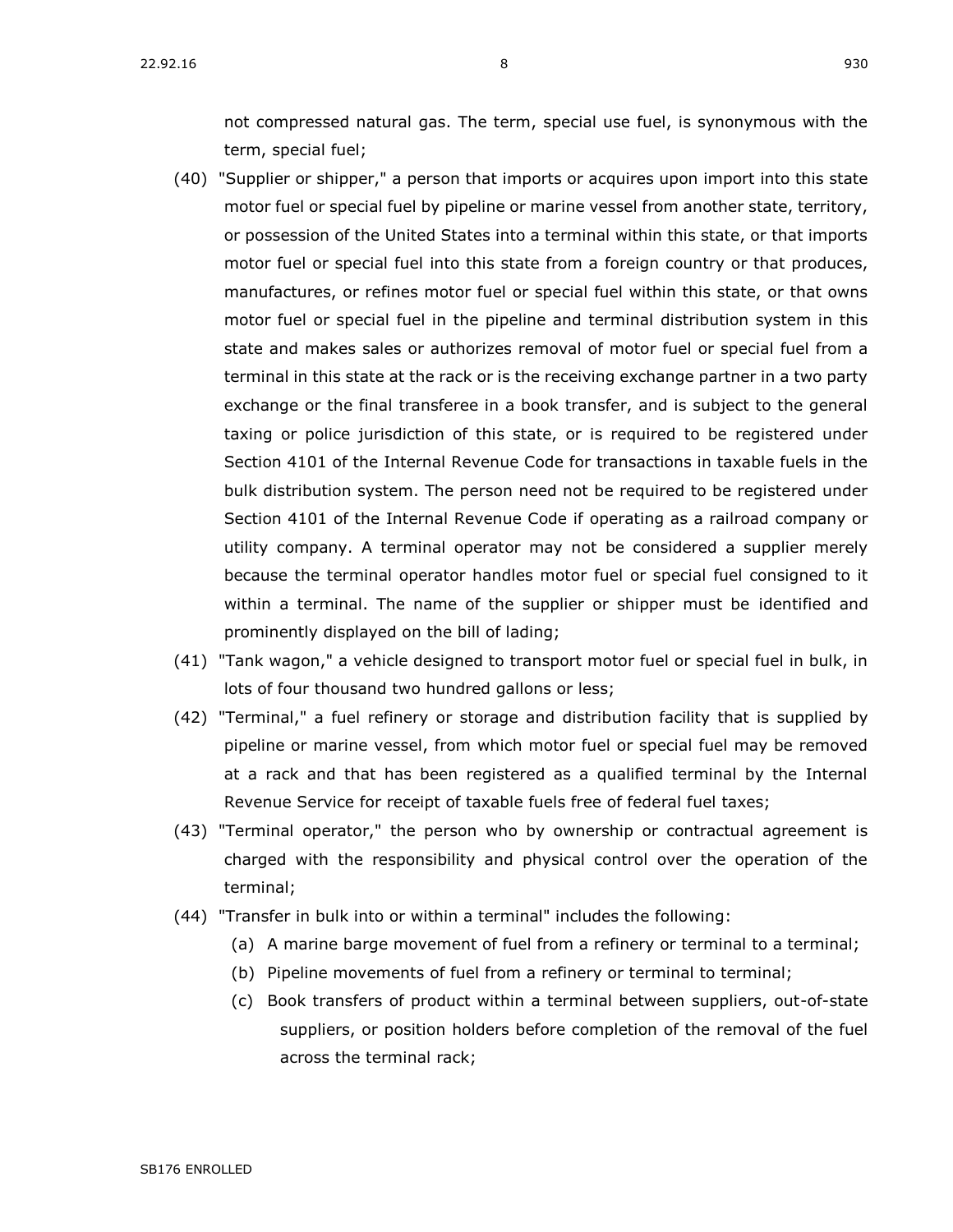- (45) "Transmix," the buffer between two different products in a pipeline shipment, or a mix of two different products within a refinery or terminal that results in an offgrade mixture;
- (46) "Transporter or carrier," any person who engages in the activity of interstate or intrastate movement of fuel within this state by transport truck, rail car, or by any other means in quantities of over four thousand two hundred gallons. The term does not include persons who transport fuel by pipeline or barge. The name of the transporter or carrier must be identified and prominently displayed on the bill of lading;
- (47) "Transport truck," a vehicle, a combination of vehicles, or railcar designed to transport motor fuel or special fuel in bulk, in lots greater than four thousand two hundred gallons;
- (48) "Two-party exchange," a transaction in which a product is transferred from one supplier or out-of-state supplier or position holder to another in exchange for another product, sometimes located at a different location, if:
	- (a) The transaction includes a transfer from the person who holds the original inventory position for motor fuel or special fuel in the terminal as indicated in the records of the terminal operator; and
	- (b) The exchange transaction is completed before removal from the terminal by the receiving exchange partner. The bill of lading issued by the terminal operator must indicate the receiving exchange partner as the supplier or shipper;
- (49) "Wholesale distributor," any person who purchases motor fuel or special fuel from a supplier or another wholesale distributor, or removes the fuel from a terminal at the rack, for subsequent sale to another wholesale distributor or retail dealer.

## **Section 2. That chapter [32-5B](https://sdlegislature.gov/Statutes?Statute=32-5B) be amended with a NEW SECTION:**

Any self-propelled agricultural application unit that is purchased for use in this state is exempt from the provisions of this chapter and chapters [32-3](https://sdlegislature.gov/Statutes?Statute=32-3) and [32-5.](https://sdlegislature.gov/Statutes?Statute=32-5) For purposes of this section, the term, self-propelled agricultural application unit, is defined as equipment designed and used exclusively to carry and apply fertilizer, pesticides, or related products for agricultural purposes. This term does not include an application unit attached to a motor vehicle chassis.